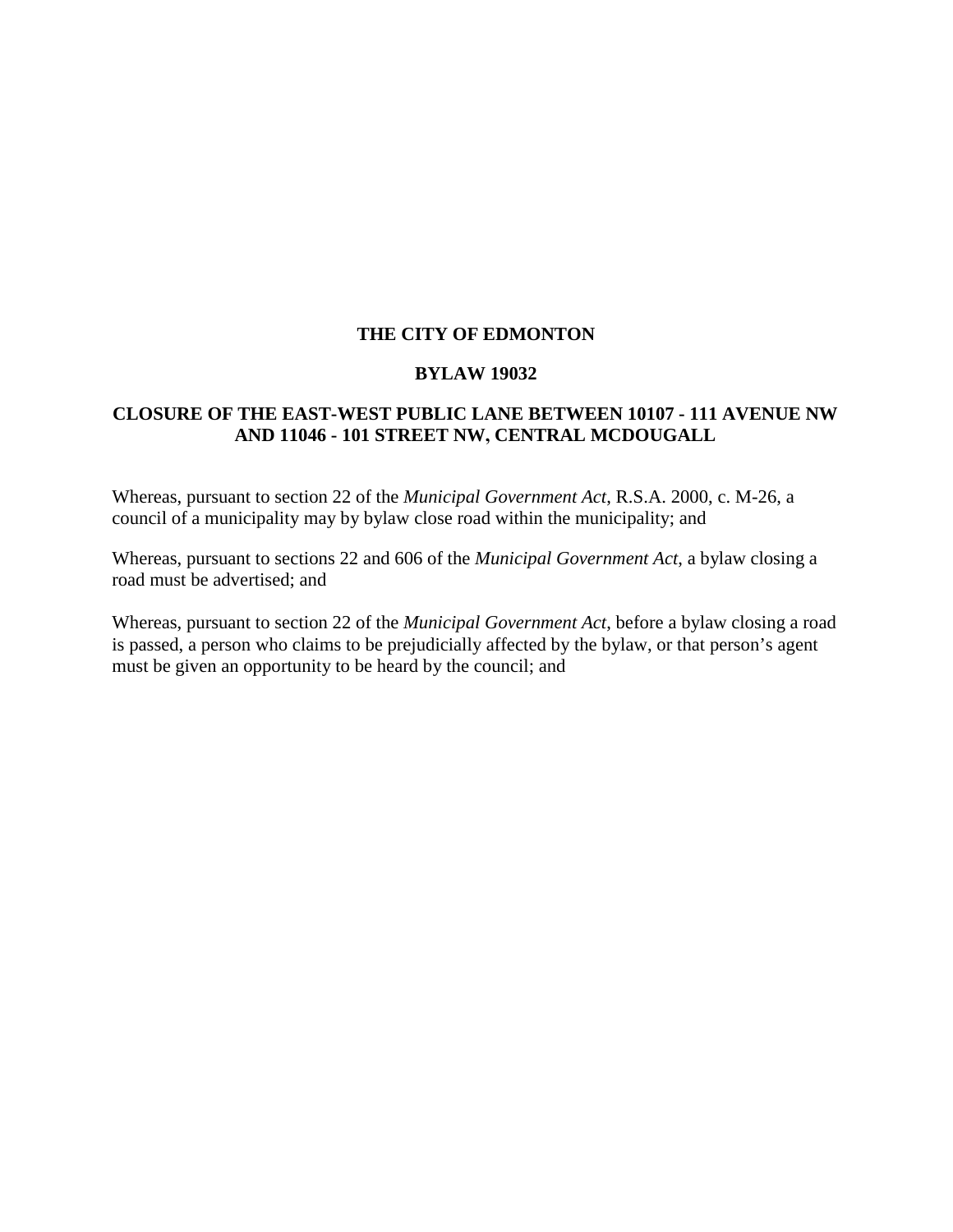Edmonton City Council enacts:

# **PART I - PURPOSE, DEFINITIONS AND INTERPRETATION**

| <b>PURPOSE</b>     |   | The purpose of this bylaw is to close a portion of road as set out in<br>Schedule "A" to this bylaw.               |  |  |
|--------------------|---|--------------------------------------------------------------------------------------------------------------------|--|--|
| <b>DEFINITIONS</b> | 2 | In this bylaw, unless the context otherwise requires:                                                              |  |  |
|                    |   | "City" means the municipal corporation of the City of<br>(a)<br>Edmonton;                                          |  |  |
|                    |   | "Council" means the Municipal Council of the City of<br>(b)<br>Edmonton;                                           |  |  |
|                    |   | "Registrar" means the Registrar of Titles as defined by the<br>(c)<br><i>Land Titles Act</i> , R.S.A. 2000, c. L-4 |  |  |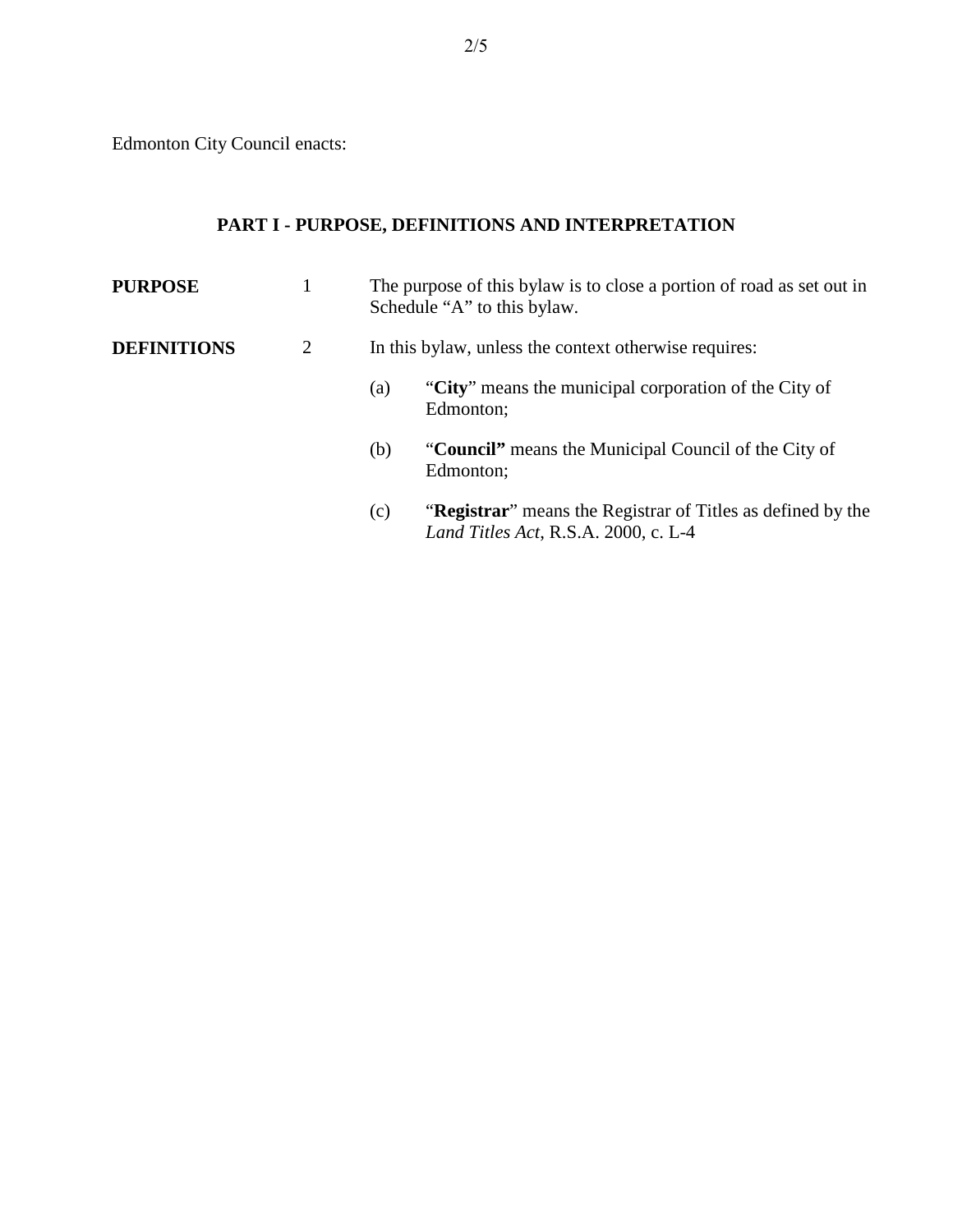## **PART II - ROAD CLOSURE**

| 3                             |                                                                                                                                      | All of that portion of road shown on Schedule "A" and generally<br>described in Attachment 1 attached to and forming part of this<br>bylaw, is hereby closed.                                                   |              |  |  |
|-------------------------------|--------------------------------------------------------------------------------------------------------------------------------------|-----------------------------------------------------------------------------------------------------------------------------------------------------------------------------------------------------------------|--------------|--|--|
| $\overline{4}$                | When the Registrar issues a certificate or certificates of title with<br>respect to the former portion of road closed by this bylaw: |                                                                                                                                                                                                                 |              |  |  |
|                               | (a)                                                                                                                                  | the title or titles so issued shall except thereout all mines<br>and minerals and the City will continue to own the mines<br>and minerals if it owned them prior to the creation of the<br>title or titles; and |              |  |  |
|                               | (b)                                                                                                                                  | Attachment 1 is deemed to include the full legal description<br>of the lands comprising the portion of road closed by this<br>bylaw.                                                                            |              |  |  |
| READ a first time this        |                                                                                                                                      | day of                                                                                                                                                                                                          | , A.D. 2019; |  |  |
| READ a second time this       |                                                                                                                                      | day of                                                                                                                                                                                                          | , A.D. 2019; |  |  |
| READ a third time this        |                                                                                                                                      | day of                                                                                                                                                                                                          | , A.D. 2019; |  |  |
| <b>SIGNED and PASSED this</b> |                                                                                                                                      | day of                                                                                                                                                                                                          | , A.D. 2019. |  |  |

### THE CITY OF EDMONTON

MAYOR

 $\overline{a}$ 

 $\overline{a}$ CITY CLERK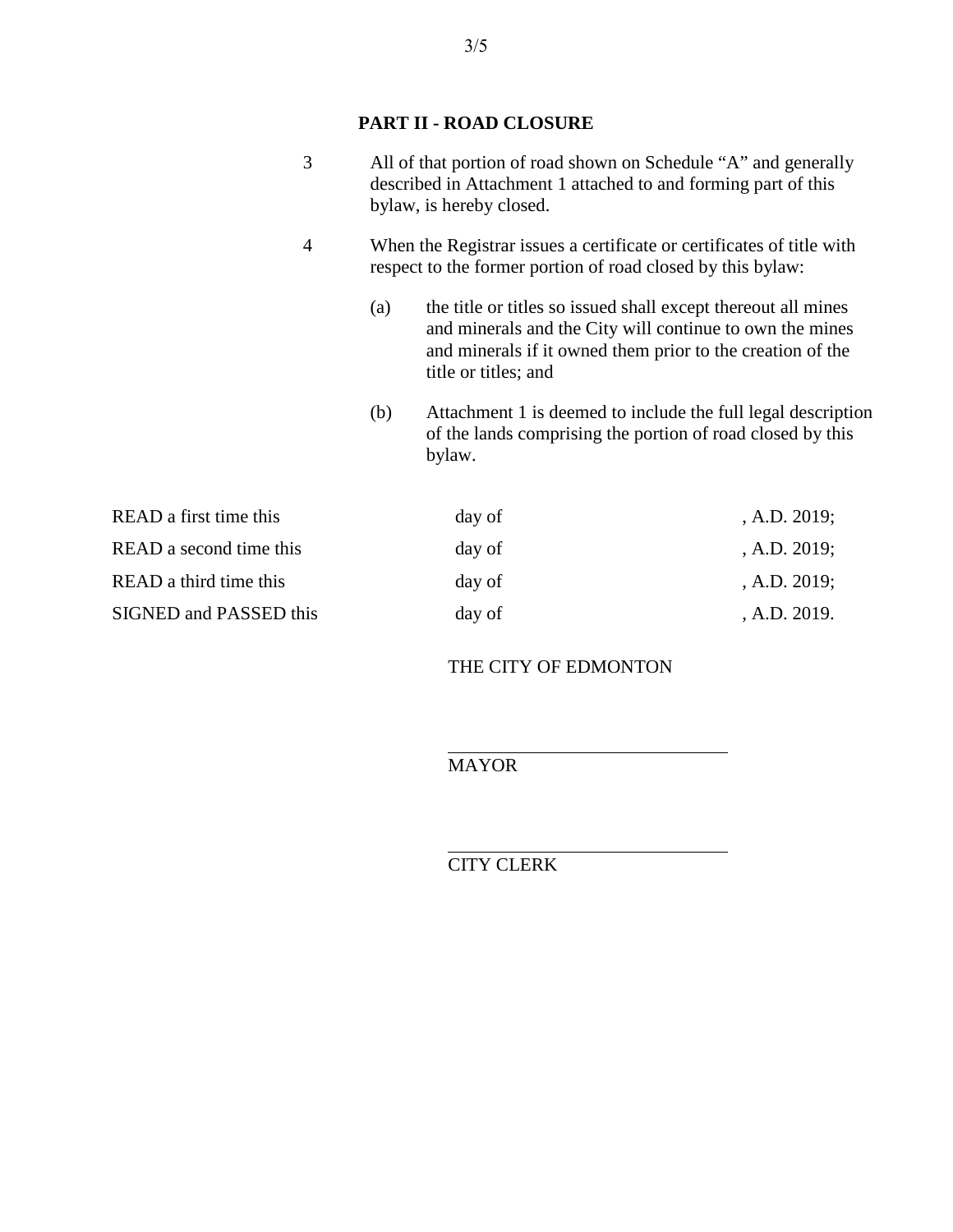

PROPOSED CLOSURE SHOWN AS

**BYLAW 19032** 

4/5